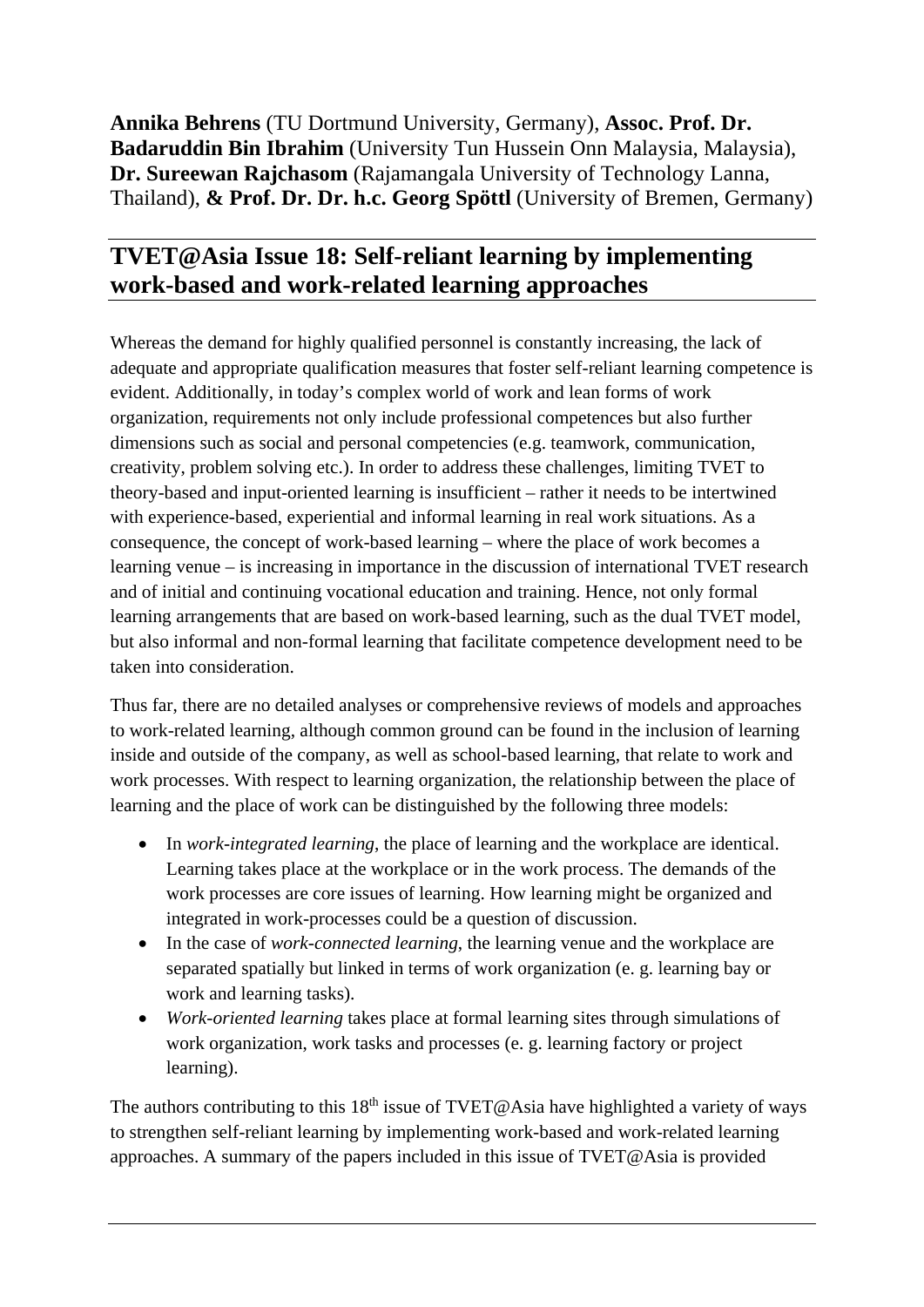below, focusing first on the country context and then highlighting the authors' contribution to the question of how different approaches can be taken to enhance competence development, emphasizing action and experiential learning as well as self-regulation processes of the learner to meet current demands for qualified employees - today and for the future of work.

In the **Philippines**, graduates of technical and vocational education programmes tend to be offered good employment opportunities. Yet, only little information and data on the success of technical education programmes is available and families traditionally still wish for their children to follow an academic pathway. Consequently, more marketing and literature on TVET programmes is needed in the Philippines in order to promote the competitiveness and employability of TVET graduates in the country.

CHRISTIE ANN L. JACA and FELINO B. JAVINES JR. dedicate their article to filling this gap by providing relevant literature on the outcomes of a pilot study for the Technical-Vocational-Livelihood (TVL) Track at Senior High Schools. In its hybrid, collaborative and outcome-based Senior High School TVL Program, the Basic Education Department of the University of San Carlos tracked the number of enrolees in two chosen tracks as well as their employment opportunities after graduation. With data obtained from both qualitative and quantitative research procedures, the authors show that the large majority of students in the pilot study tracks were employed after graduating from Senior High School. What is more, most students were employed by the companies in which they had undergone their on-the-job training. The authors lay out that thanks to its hybrid nature based on a school-industry partnership, the programme succeeded in providing graduates with in-plant experience, turning them into workplace-ready graduates.

In **Germany**, business case studies are considered to be a particularly suitable teachinglearning instrument when it comes to promoting practice-orientated training. Despite the widespread use of such case studies, little seems to be known about the impact these case studies have in the teaching-learning context of German commercial schools.

SARAH HEUER and MATTHIAS PILZ address this research gap by providing insights into their empirical findings on the use and usefulness of business case studies in commercial education in the German TVET system. By means of a survey, the authors examine several aspects of the use of case studies in vocational school contexts from the students' perspective. The authors investigate how students perceive the didactic goals of case studies and in how far case study use is connected to students' situational interest. The survey results show that those students who are familiar with case studies have a positive perception of them, especially with regard to the development of self-competence and specialist knowledge. Lastly, the authors study the impact of curricular frameworks, necessary resources and the role of teachers and students on a meaningful implementation of case studies in TVET contexts.

In order to achieve its Vision 2020 and its Education Development Plan 2013-2025, **Malaysia** depends on an expansion and qualitative improvement of the national TVET sector.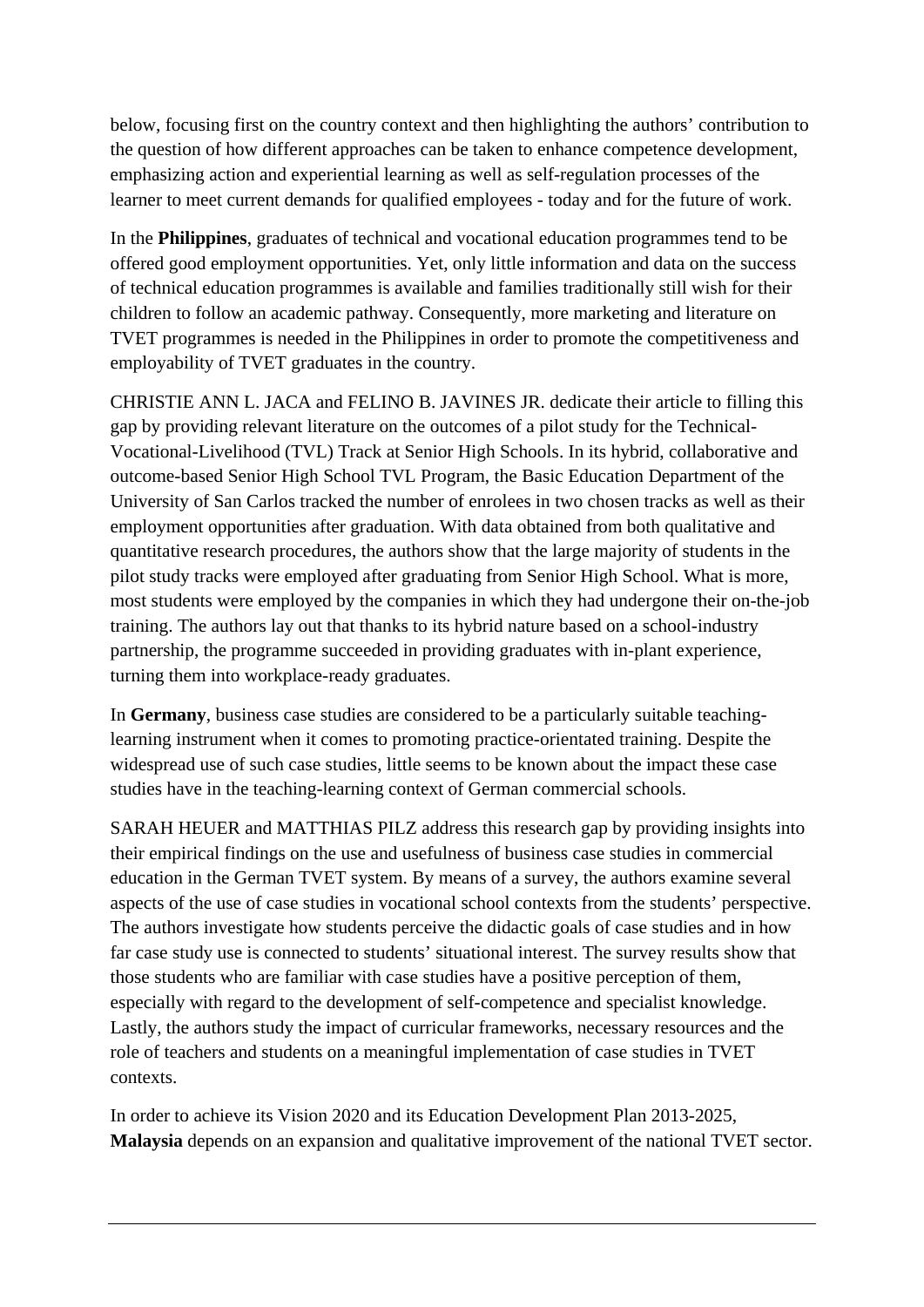The TVET system suffers, among others, from a negative perception, insufficiently competent teaching staff as well as from a lack of industry involvement in TVET education.

NUR 'ADNIN SYAMIL HALIK BASSAH therefore examines what the main factors are preventing the Malaysian TVET system from achieving its goals. She identifies the creation of a sustainable TVET ecosystem in cooperation with industry as a main chance for improving the TVET system. By means of several in-depth interviews with experts from industry, the author aims to investigate the exact challenges and problems industry representatives see in the current TVET system. An analysis of the interviewees' answers reveals that, from the industry's perspective, the main challenges of TVET in Malaysia consist of inefficient governance of TVET, unsatisfactory soft skills of graduates, insufficient competencies of teaching staff, as well as an overall negative perception of TVET in the country.

In the **United States**, there used to be very few possibilities for adults to achieve a high school diploma, once they had aged out of the public school system. Starting in Indiana, several Excel Centers have opened up throughout the country, allowing adult students to increase their employability by earning a certified high school diploma.

In her discussion paper, AMANDA ROBINS draws the readers' attention to the four Excel Centers established in Missouri whose mission consists in reducing barriers for students from impoverished communities on their way to gainful employment. The challenges in accomplishing this mission are manifold, and as one way to overcome them, the author underlines the potential of creating cooperations between Missouri Excel Centers and apprenticeship programmes. Furthermore, she highlights the importance of pre-apprenticeship programmes, which aim to prepare under-represented populations for registered apprenticeships and higher job training. The authors ends by suggesting the establishment of pre-apprenticeship programmes at the Missouri Excel Centers and by enumerating the necessary pre-conditions that would have to be fulfilled to guarantee a successful transition into high-quality apprenticeship programmes.

Following a global trend, students in **Pakistan** nowadays prefer modern educational approaches such as work-integrated learning to conventional teaching methods. Not only do work-integrated learning approaches increase the students' chances of employability, but they also view education expenses as an investment in their own future that should pay off for them.

With his study, GOUHAR PIRZADA explores the perspectives of design students with regard to the importance and the different aspects of work-integrated learning within their TVET programmes. The study reveals that TVET students have a clear understanding of what they expect from their TVET institutes in terms of work-integrated learning approaches. On the one hand, TVET institutes ought to maintain close links with industries, allowing for industrial visits on-site as well as internships and job placements. On the other hand, students expect their institutes to have updated software and equipment and to employ teachers with